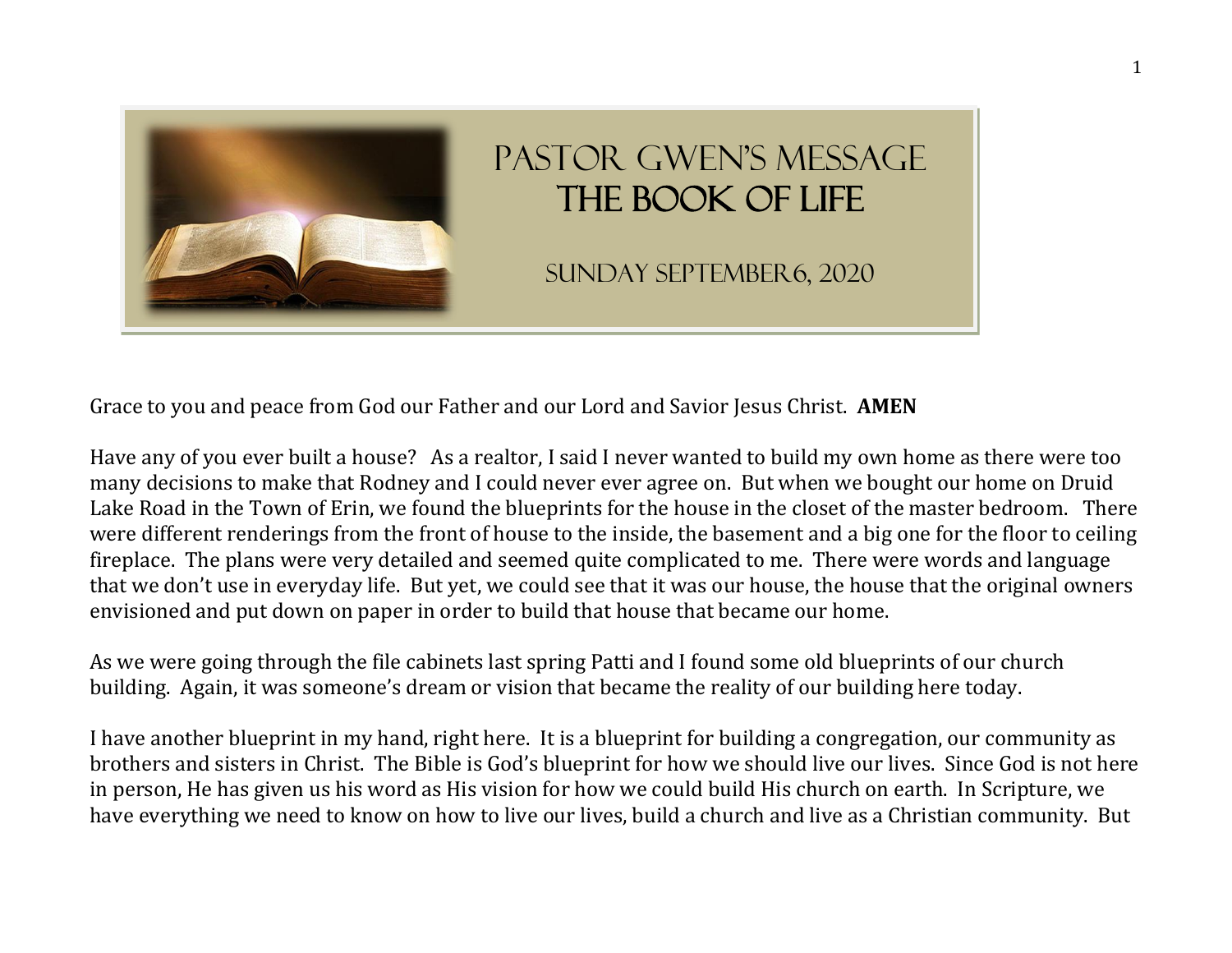there is one problem. The Bible is very long and was written so long ago that some language and words in it do not always speak to us today, as they did to the people of its' day. How often today do you use the words absolution, sanctification and justification in everyday conversation. Often times such words can turn people off from reading Scripture. And that is too bad as in this great book, God has offered to the world's children detail, designs and direction of how to build a meaningful life.

In short, the Bible is God's blueprint for living. We should be students for a lifetime of this great book so we too can learn the principles for an abundant and meaningful life. For most of us, this learning about the Bible began in our childhood when we attended Sunday school classes while our parents went to church. But that was a few generations ago.

Do any of you remember your Sunday school experiences? Probably like mine there were with flannel boards (do you remember those?), of maybe blackboards and lots of pictures to color and take home sheets to show your parents what you learned. Today our children are way more sophisticated. We show them or teach with YouTube videos and I have even done confirmation on Face time. But one thing has not changed. We learn best how to follow Jesus, one person to another.

And I hope for you, that your learning will never end. Not only do we forget over time, but we also look and understand Jesus' teaching more with the wisdom of our years. So, to stop learning to me would be like being dead. I cannot tell you how much I have learned in the past 6 months about not only technology but about the will of God's people. Your pastor is very much alive!

Our Gospel lesson for today is a tough one. It is about solving conflict, probably not a passage that we learned in Sunday school, but nonetheless a very important one. And just maybe it is one that our world needs to hear today, more than ever.

Our world tells us that the most natural response to conflict is to wage war with the other party or person. That is not how Jesus would have us resolve issues. He has a different blueprint, if you will, for us that He relates in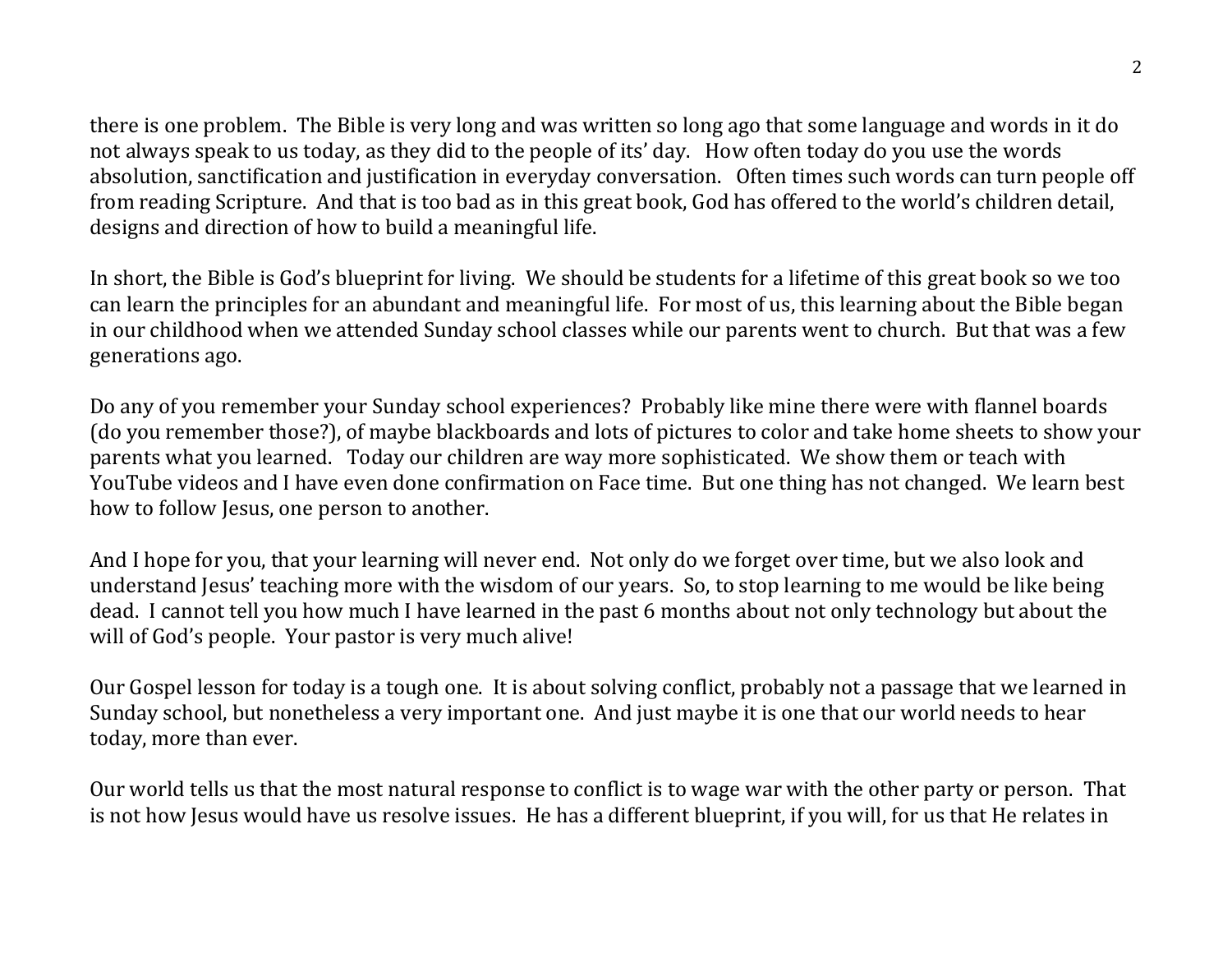Matthew's Gospel. Jesus' ways are different than the world, where we see gossip run rampant, rumors spread and vicious words about someone are spoken behind their back. So fortunately, Jesus has an answer to conflict.

It first starts with talking to the person you are disagreeing with or has sinned against you. Sounds simple doesn't it. It is suggested that we can talk honestly and openly about what has happened. It is not screaming or shouting all our frustrations at someone. The outcome sought is that there would be direct communication resulting in some sort of reconciliation. The outcome should not be that one party is right and one is wrong, but rather that they have a good conversation and put their differences behind them. And if that does not happen, Jesus has another suggestion, that the one offended try again with a few witnesses present. Not ganging up on the offender, but rather bringing support into the mix. All involved should be there to render an ear in listening to the conversation. If the offender still does not repent, then the matter should be brought to the church.

Well, folks I am here to tell you that I believe most conflicts need not go that far. God has given us the steps to solve these issues, but we need not go so far if we just remember that we are all children of God. Jesus went to the cross and died a horrible death to absolve (big word) us from our sins. He rose again to wipe our slate clean. What a gift that was. And so, we should follow his example and forgive as we have been forgiven.

Yes, this reading, in the Bible gives step-by-step instructions on how to expel people from their worship communities, but that should not be our first goal. Our first goal should be to remember to love God and love our neighbor as ourselves. And forgiveness is a part of that. Even when discipline is needed it should be done out of love.

And discipline, well that is a whole other subject. It is not a popular concept these days. We live in a world that has an attitude of live and let live at least until something goes haywire. Parents fell that they should be encouragers and friends rather than rebukers. (another word) Teachers cannot discipline children in school. Spare the rod and spoil the child was not the way most of us grew us. But discipline performed rightly is